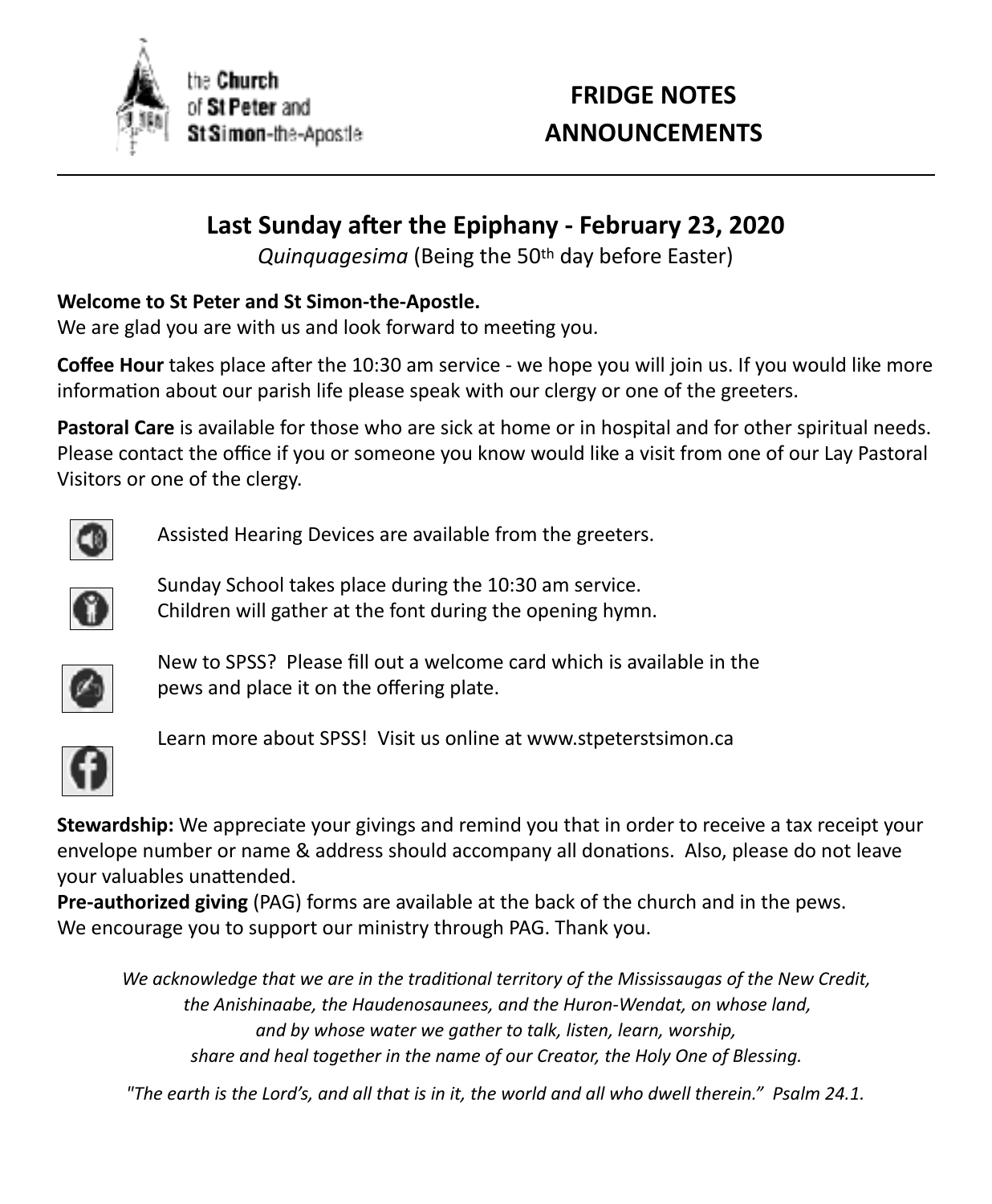#### **ANNOUNCEMENTS**

Altar Flowers: If you would like to dedicate flowers for the altar please speak with Barbara Towe.

**The deadline** for submissions to *Fridge Notes* is Thursday at noon each week.

**The Annual Vestry Meeting** of the parish will take place today immediately following the 10:30 am Choral Eucharist. A light lunch will be served for those attending.

# **† Ash Wednesday - February 26, 2020 †**

Holy Eucharist with Imposition of Ashes at 11:00 am. Choral Eucharist with Imposition of Ashes at 7:00 pm.

# **Ash Wednesday Children's Discovery Day at St James' Cathedral**

February 26, 9.00 am  $-3.30$  pm

Theme: The Way of Love: Practices for Following Jesus

Children and youth between the ages of 6 and 14 from across the diocese are invited to join this day of exploration, learning and fun as we explore seven essential practices to help us follow Jesus through Lent and life: Turn, Learn, Pray, Worship, Bless, God, and Rest  $-$  and we will enjoy time together in our Cathedral.

> $Cost: $5$ To register please see the Cathedral website. For more information speak with Fr Geoff.

# Looking Ahead...

**World Day of Prayer:** This year the service is on Friday March 6, at 11am, at Rosedale Presbyterian Church . The Church is at 129 Mt Pleasant Rd. at the corner of South Drive. This service involves several area churches meeting together to learn about and pray for the people of Zimbabwe. Please join Sheila Thomas and Fran Brown. All are welcome.

**Refugee Committee Meeting – Sunday, March 15th at 12.15 pm.** 

## **Ordination of the Reverend Michael Perry to the Sacred Order of Priests**

Feast of the Annunciation - Wednesday, March 25, 2020 at 7.00 pm. Reception to follow. Celebrant - The Rt Rev'd Kevin Robertson Preacher - The Rev'd Canon Dr David Neelands

## **2020 Supporting Parish Leaders Workshop in York-Scarborough**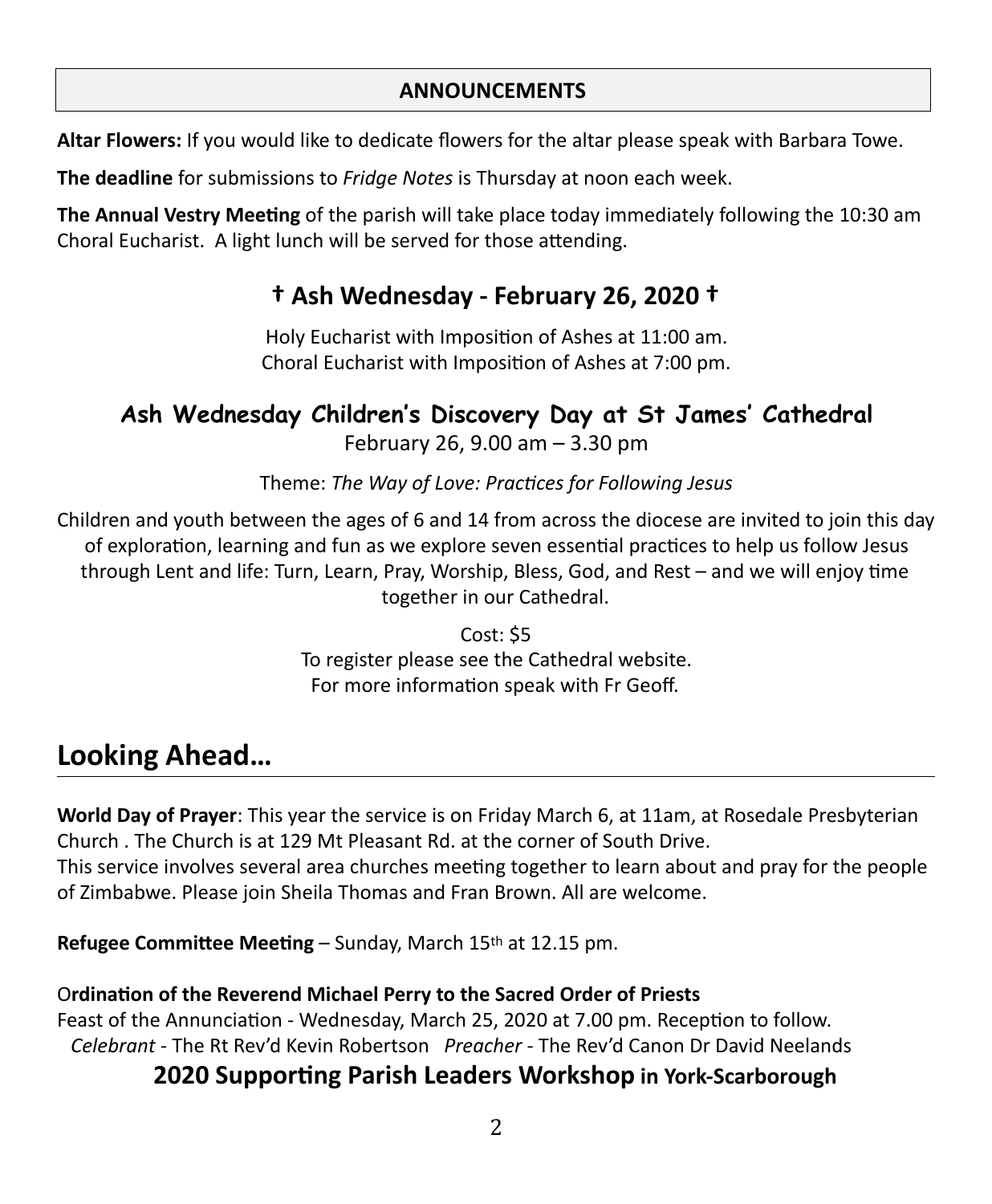#### Saturday, March 28<sup>th</sup> 9.00 am - 12.00 noon At St Andrew's, Scarborough (Victoria Park south of the 401)

Thank you to all who taking on a leadership position in your parish. In order to help you navigate your new role we are holding a "Supporting Parish Leaders Workshop" to provide you with information and resources to help you feel confident in your lay ministry.

This **half-day workshop** aims to meet the following objectives:

- review parish governance on key areas of knowledge expected of Churchwardens and Parish Leaders.
- increase understanding and overall comfort level to support parish leaders in their positions.
- provide opportunities to connect first-time attendees with experienced lay leaders.
- meet and network with key Diocesan staff to learn when and how to access resources as required.
- provide time for networking of attendees.
- answer questions that participants might have.

This year's features include:

- **Three Portfolio Sessions** on Finance, Property, and Human Resources
- **Structured Breaks** allowing for networking opportunities
- **Calling Cards** participants will be encouraged to bring their business card or fill in a blank calling card at the meeting to hand out. The idea behind this is to create a buddy system and informal "phone a friend" mentorship opportunities.

We are asking that parishes send leadership team members whether they are new to their position or not and regardless of whether they may have attended past workshops. This includes churchwardens, deputy churchwardens, treasurers, and parish administrators.

#### FOR REGISTRATION PLEASE GO TO THE DIOCESAN WEBSITE www.toronto.anglican.ca

## Choral Evensong – Sunday, March 29, 2020 at 4.30 pm.

The choir of St James' Cathedral will join our SPSS Parish Choir for a special Lenten Evensong. Magnificat and Nunc Dimittis: *Evening Canticles*, Healy Willan Anthem: *Lo, The Full Final Sacrifice*, Gerald Finzi

## **CHRISTIAN EDUCATION & FORMATION**

## "In the Beginning": A Study of the Book of Genesis, Part 1

Join us as we read and discuss the great narratives of the first 11 chapters of Genesis including the Creation accounts, Cain and Abel, Noah and the Flood and the Tower of Babel. Later in Part 2 we will study Abraham, and the epic story of Jacob and Joseph. Led by Fr Geoff and Ian Corlett. **Tuesday, February 18, 25, March 3, 10, 17, 24, 31**

• **6.15 pm** Light Supper (Pot-Luck)/**7.00 pm** Study/**8.30 pm** Compline.